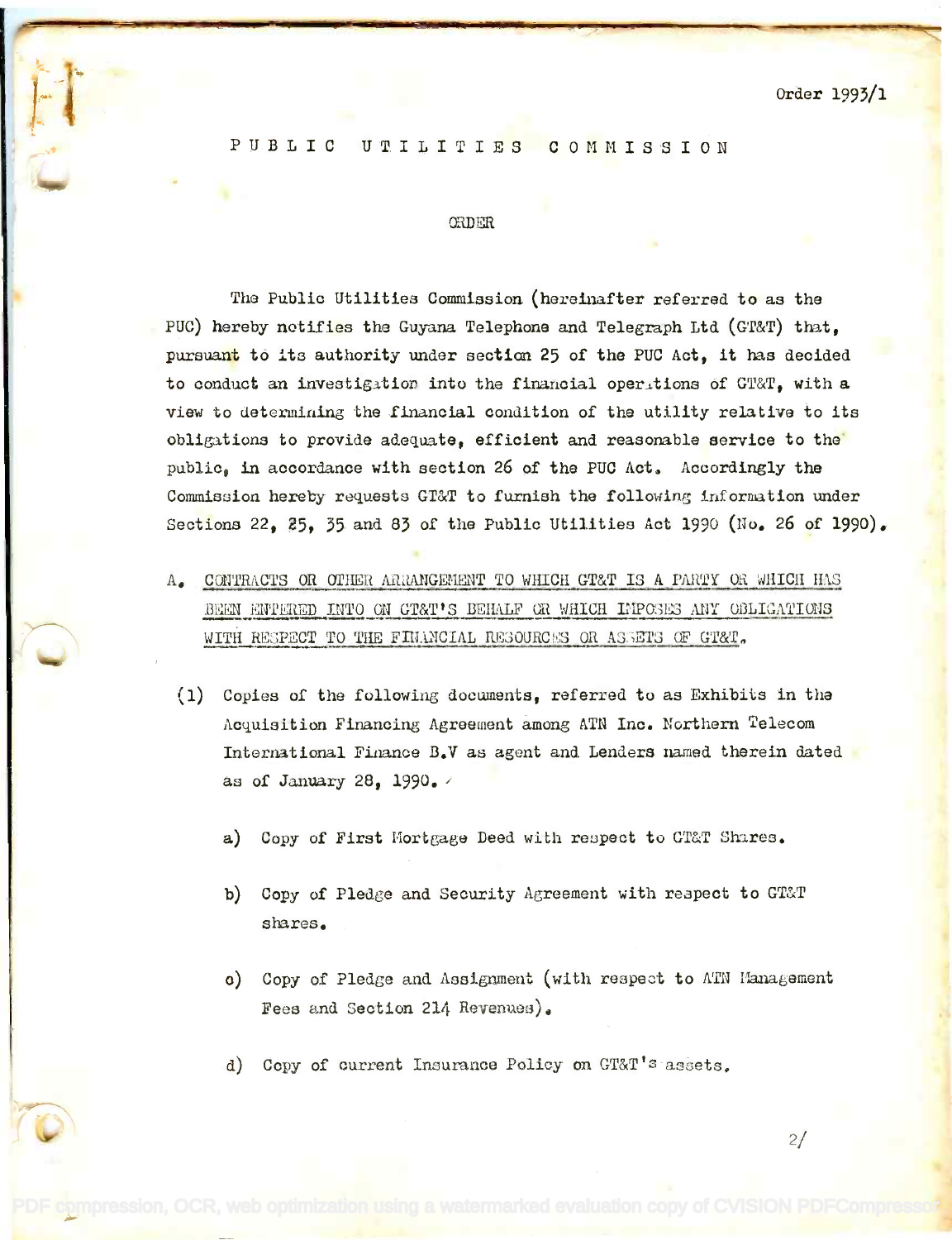- e) Copy of Assignment and Security Agreement with respect e) Copy of Assignment and Security Agreement with respeot to OPIC Insurance.
- f) Any other mortgage contract, pledge, assignment or other agreement signed subsequent to January 28, 1991 which imposes an obligation or lien on the resources or assets  $\blacksquare$ of GT&T relative to the Acquisition Agreement. of GT&T relative to the Acquisition Agreement.
- (2) Copies of following documents some of which are referred to as (2) Copies of following documents some of which are referred to as Exhibits in the Equipment Financing Agreement entered into among Exhibits in the Equipment Financing Agreement entered into among GT &T, ATN Inc. Northern Telecom International Finance B.V., as GT&T, ATN Inc. Northern Telecom International Finance B.V., as agent and Lenders named therein as of January 28, 1991.
	- a) Copy of Commercial Contract Book 1 of the three Volume Set a) Copy of Commarcia1 Contract Book 1 of the three Volume Set (Book 2 and 3 were already provided during the hearings in 1991). 1991).
	- b) Copies of all amendments to the Acquisition Finance Contract subsequent to January 28, 1991. subsequent to January 28, 1991.
	- o) Copies of all Amendments to the Equipment Financing Agreement 0) Copies of all Amendments to the Equipment Financing Agreement subsequent to January 28, 1991. subsequent to January 28, 1991.
	- d) Copies of all amendments to the Commercial contract subsequent d) Copies of all amendments to the Commercial contraot subsequent to January 28, 1991. to January 28, 1991.
	- e) Copy of Escrow and Collateral Agreement.
	- f) Copy of Document re Floating Legal Charge and Assignment of f) Copy of Document re Floating Legal Charge and Assignment of Toll Revenues from GT&T. Toll Revenues from GT&T.
	- g) Copy of Document Re Floating Legal Charge and Assignment of g) Copy of Document Re Floating Legal Charge and Assignment of Toll Revenues from Teleglobe. Toll Revenues from Teleglobe.
	- h) Copy of Document Re Floating Legal Charge and Assignment of

[PDF compression, OCR, web optimization using a watermarked evaluation copy of CVISION PDFCompressor](http://www.cvisiontech.com)

24 ON PDE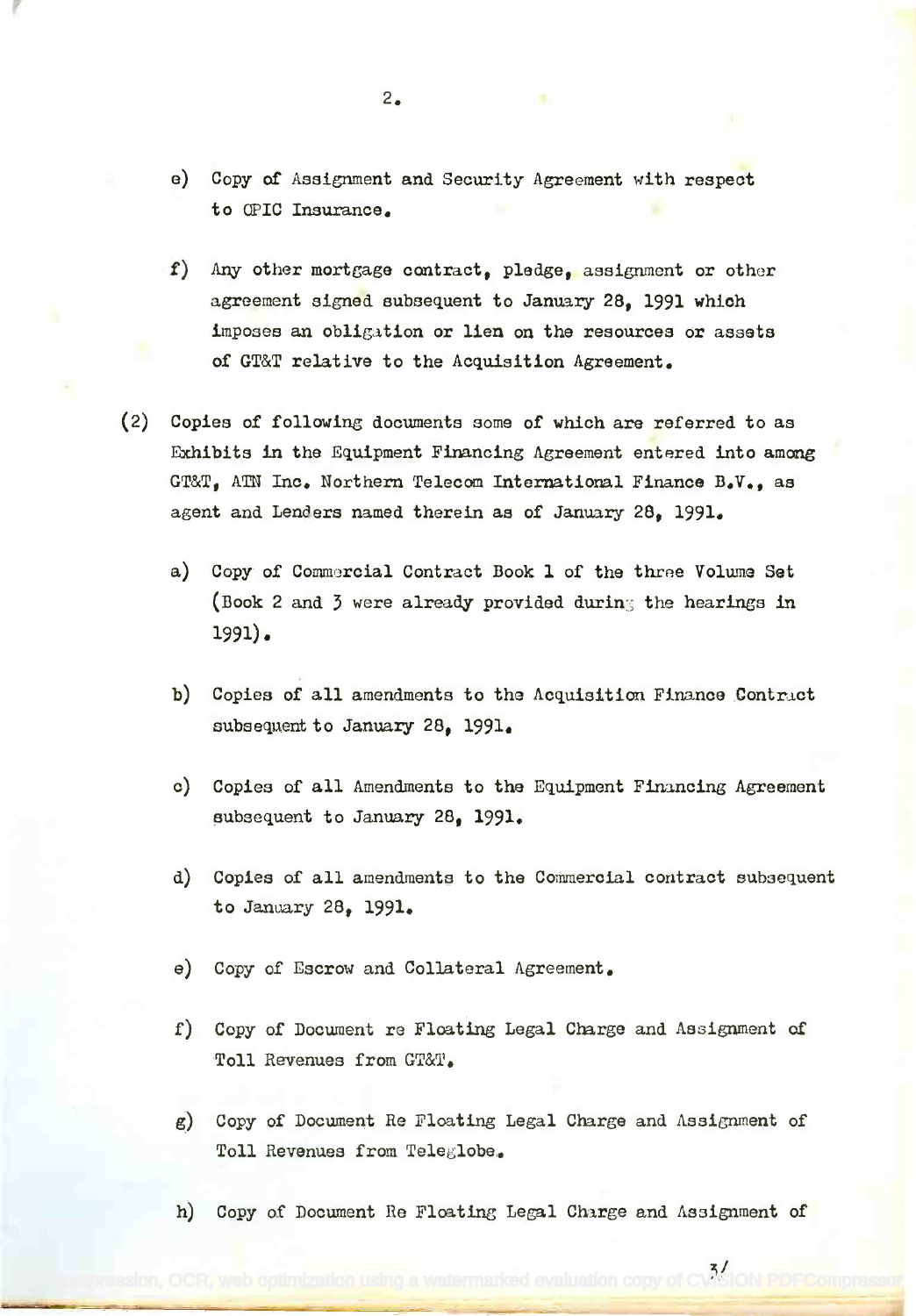i) Copy of Document Re Assignment and Security Agreement with respect to  $\textcircled{pIC}}$  Insurance.

3.

- j) Copy of Insurance to be maintained on GT&T's Assets.
- k) Copy of Acknowledgement of Prior Liens an the Toll k) Copy of Acknowledgement of Prior Liens on the Toll Revenues. Revenues.

PLEASE ENSURE THAT THE ABOVE INFORMATION IS FULL AND COMPLETE.

- B. COPIES OF THE FOLLOWING INFORMATION PROVIDED BY GT&T TO THE LENDERS OR OTHER PARTY UNDER THE EQUIPMENT FINANCING AGREEMENT WITH NORTHERN TELECOM INTERNATIONAL FINANCE B.V AND LENDERS NAMED IN THE AGREEMENT. DATED JANUARY 28, 1991, OR OPHERWISE REFERRED TO UNDER THE SAID ACRESMENT. (ALL REFERSNCES BELOW ARE TO THE SECTIONS OF THE  $\Lambda$ CQUISITION  $\Lambda$ GREEITENT).
	- (1) Two copies of each Toll Revenus Sharing Agreement to which GT&T or any GT&T subsidiary is a party and that is in force during the period January 1991 to the present time (Reference section  $7.1(1)$ of the Agreement). of the Agreement).
	- (2) Two copies of the Toll Revenue Escrow Agreement entered into between GT&T, the Lenders and the Bank of New York (or any other Bank) (Section  $7.2$  (a)).
	- $(3)$  Two copies each of all monthly reports of financial information, including but not limited to monthly toll revenue information and projections for GT&T and any GT&T subsidiary for February 1991, projections for GT&T and any GT&T Bubsidiary for February 1991. and each month thereafter as required under Section  $9.1$  (h) (ii). /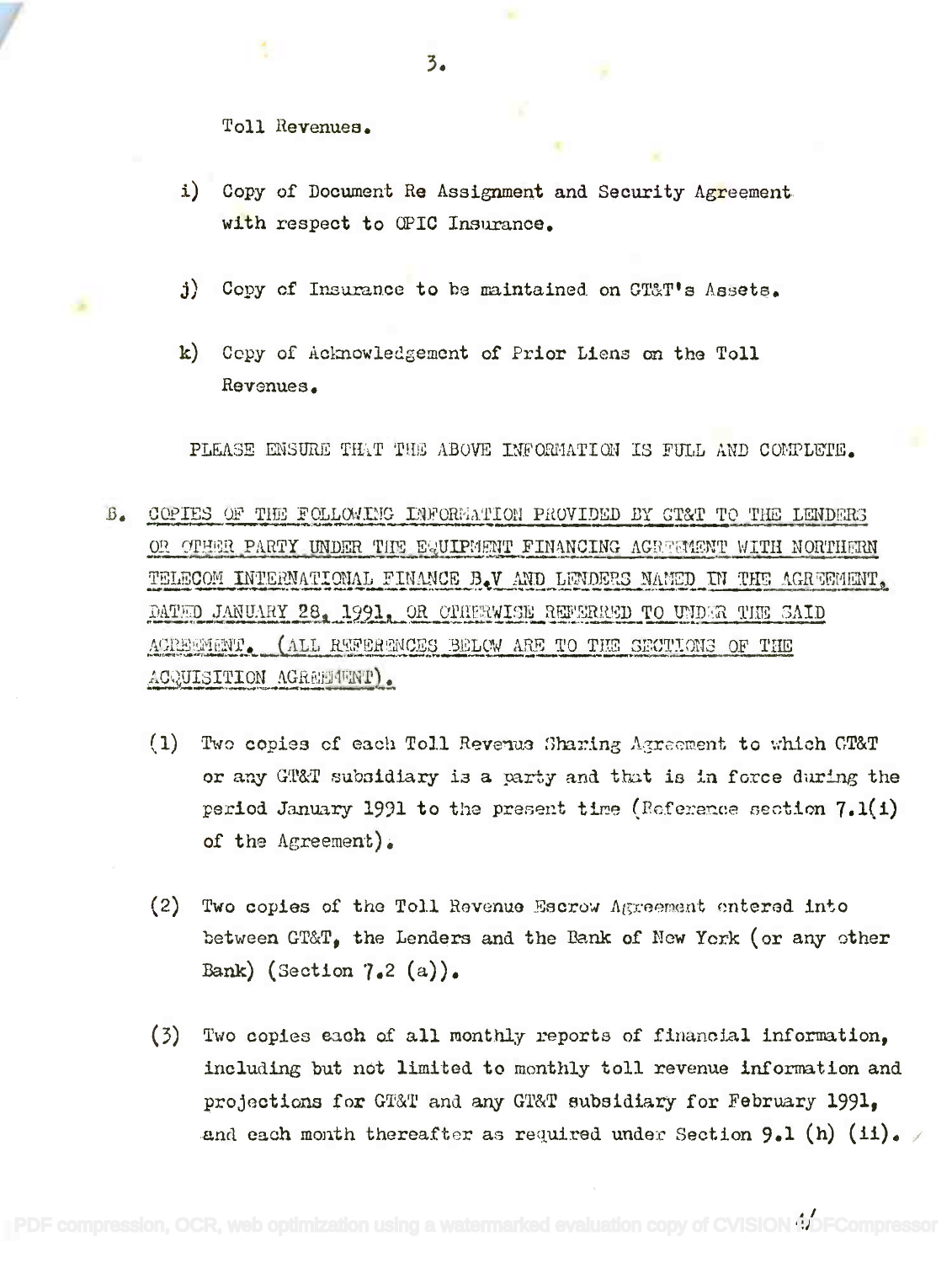- $(4)$  Two copies each of the consolidated balance sheet, consolidated statement of income and cash flows of consolidated statement of income and cash flows of GT&T for the first fiscal quarter in the year 1991 and for each fiscal quarter thereafter, with all the information and details, as required and provided to the Lenders, under, section 9.2 (h) (iv) of the Agreement.
- (5) Two copies of the annual report of GT&T for the fiscal year 1991 and 1992, including therein a consolidated balance sheet of GT&T and the GT&T subsidiaries as of the end of the fiscal year and the consolidated statements of income and cash flows of GT&T and the GT&T subsidiarios for such fiscal year, together with all information and datalls required to be provided under section 7.2 (h) (vi) of the Agreement.
- (6) Two copies of the monthly statements of toll revenues paid into the Toll Revenue Account by each Major Toll Revenue Counterparty for the month of February, 1991 and for every month thereafter. (If this information is included in the answers to B  $3$  above please pass).

## C. INFORMATION ON LOANS (INTERCCREANY)

 $(1)$  Loans and Advances made to GT&T by ATM and other affiliates including affiliated individuals, since January 28, 1991 in chronological sequence, setting out the following particulars in form of a table:

> Date of Loan/Advance Name of Creditor Bane of Creditor Duration of Loan/Advance Interest on Loan/Advance Interest on Loan/Advance

4.

5/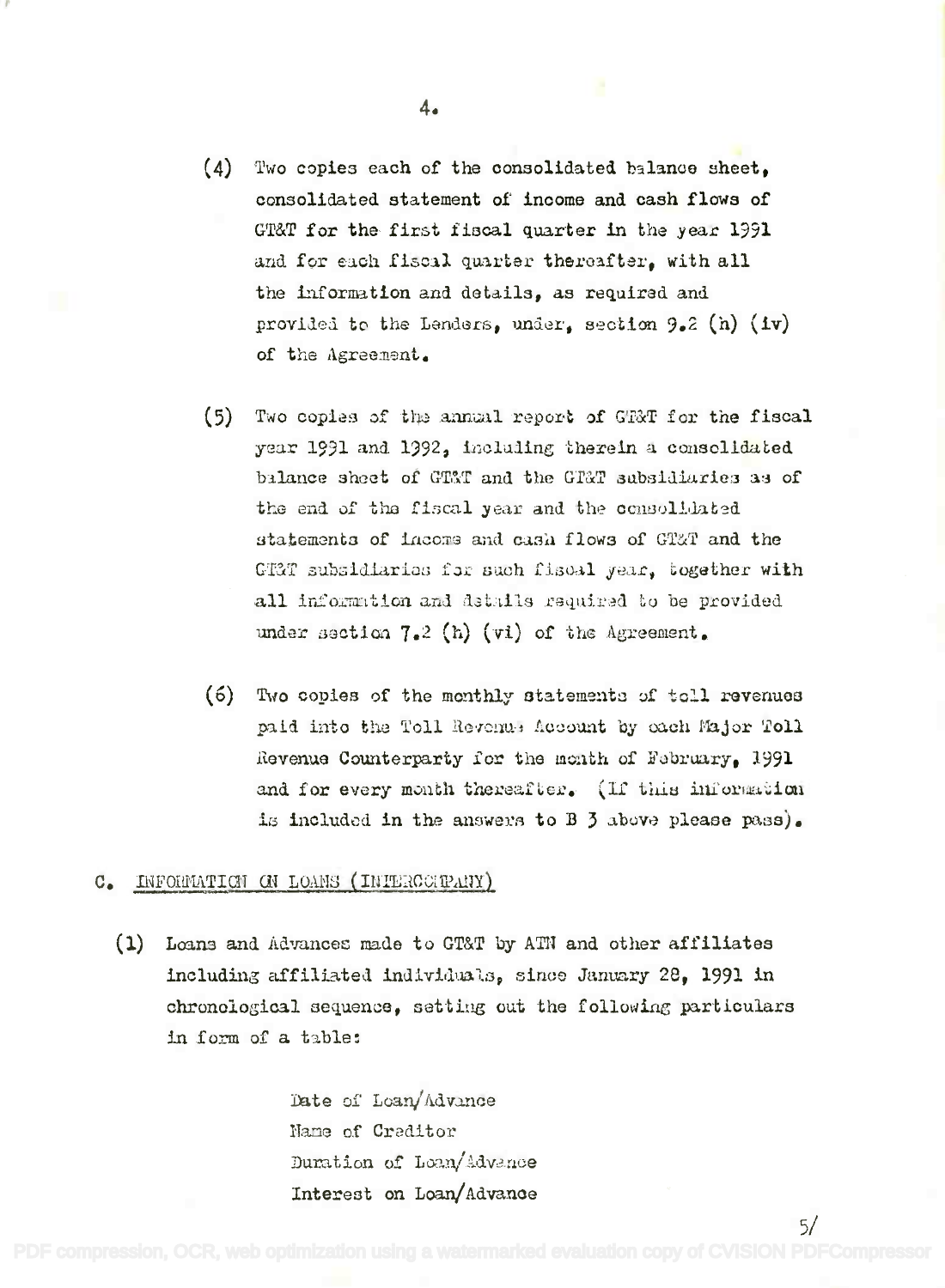Other Charges other Charges Amount of Loan/Advance Amount of Loan/Advance  $\texttt{Amount}$  outstanding, differentiating between principal and interest principal and interest Details of Security received, if any including Details of Security received, if any inoluding  $\texttt{date}, \texttt{nature} \texttt{ and} \texttt{amount}.$ 

(2) Loans and Advances made by GT&T to ATN and affiliates including (2) Loans and Advanoes made by GT&T to ATN and affiliates including affiliated individuals since January 28, 1991 in chronological affiliated individuals since January 28, 1991 in ohronological sequence setting out the following particulars in the form of a sequenoe setting out the following particulars in the form of a table: table.

> Date of Loan/Advance Name of Borrower Name of Borrower Duration of Loan/Advance Duration of Loan/Advanoe Interest Interest Other Charges other Charges Amount of Loan/Advance Amount Outstanding, differentiating between Amount Outstanding, differentiating between principal and interest. principal and interest. Details of Security received, if any including Details of Security received, if any including date, nature and amount. date, nature and amonnt.

(3) Certified copies of all loan agreements promissory notes and/or (3) Certified copies of all loan agreements promissory notes and/or other documents evidencing the loan transactions at (1) and (2) other documents evidencing the loan transactions at (1) and (2) above. above.

(For the purpose of this Order an affiliated individual includes (For the purpose of this Order an affiliated individual includes the principal officers and shareholders of the Company). the principal officers and shareholders of the Company).

## D. OTHER INFORMATION

(1) Two copies of monthly consolidated statements of toll revenues (1) Two copies of monthly consolidated statements of toll revenues earned from all other foreign correspondents or destinations (other earned from all other foreign correspondents or destinations (other than the Major Toll Revenue Counter Parties) for the month of February 1991 and every month thereafter.

[PDF compression, OCR, web optimization using a watermarked evaluation copy of CVISION PDFCompressor](http://www.cvisiontech.com)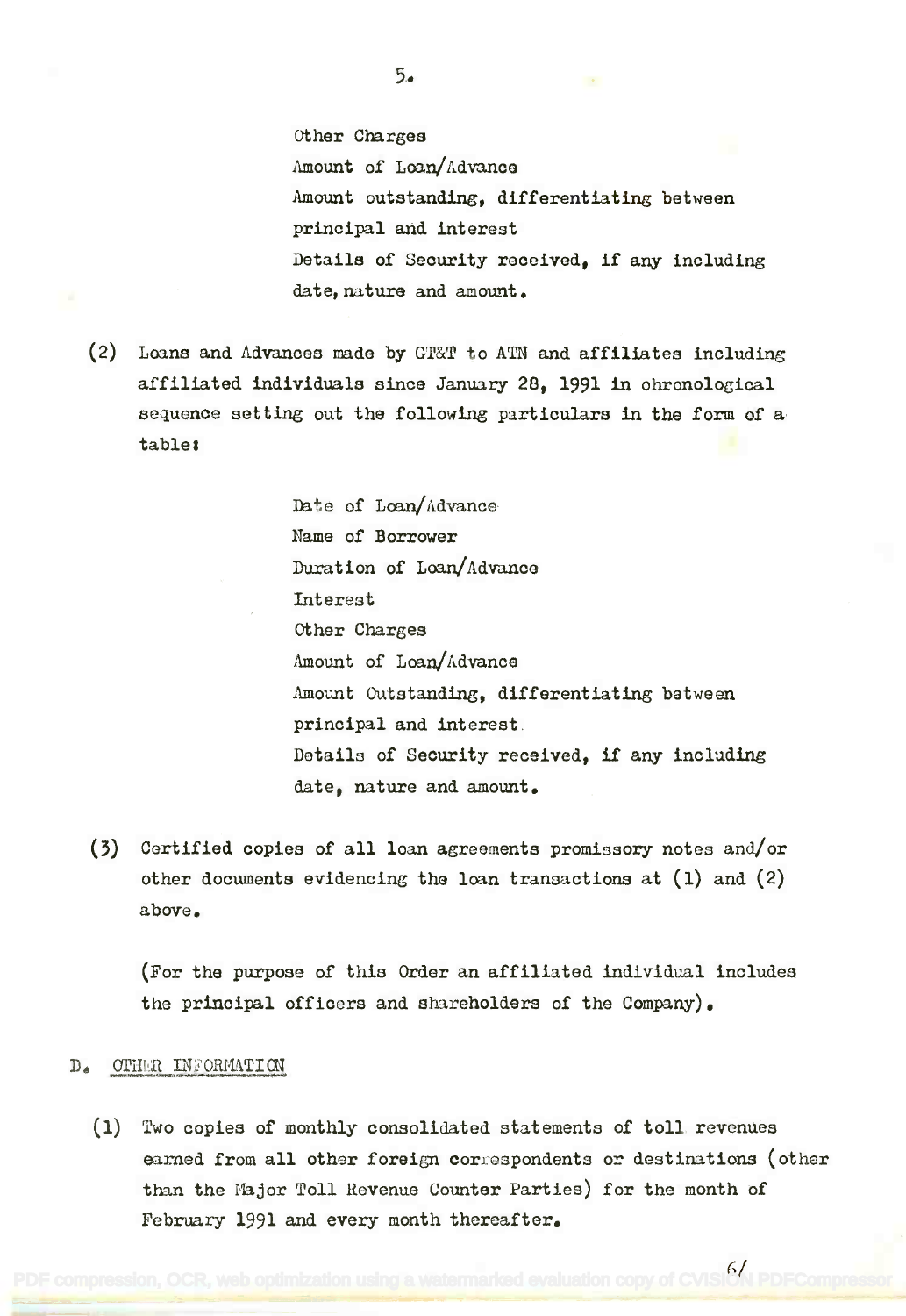- (2) Two copies of agreements with ATN with respect to foreign (2) Two copies of agreements with ATN with respeot to foreign correspondent relationships for telecommunications service correspondent irelationships for telecommunications service between Guyana and the USA. between Guyana and the USA.
- (3) Two copies of monthly statements of toll revenues paid by (3) Two copies of monthly statements of toll revenues paid by  $\texttt{GT\&T}$  to  $\texttt{ATN}_{\bullet}$  showing total call minutes and revenues earned beginning with the first month in which such payments were beginning with the first month in which suoh p3.yments were made. made.
- $(4)$  Two copies of monthly statements of toll revenues paid by ATN to GT&T, showing total call minutes and revenues earned beginning with the first month in which such payments were first made. with the first month in which such payments were first made.
- $(5)$  Two copies of all Agreements entered into by or on behalf of GT&T in connection with the provision of audiotext services as GT&T in connection with the provision of audiotext services as well as all other special services to overseas customers, well as all other special services to overseas customers, originating from or routed through the facilities of GT&T.
- (6) Two copies of list of foreign countries currently served under (6) Two copies of list of foreign oountries currently served under each agreement referred to at 5 above. each agreement referred to at 5 above.
- $(7)$  Two copies of number of overseas circuits dedicated to each of the services referred to at 5, as at the end of the first month the services referred to at **5,** as at the end of the first month when the service started and thereafter at the end of each month. when the service started and thereafter at the end of each month.
- (8) Two copies of statement showing for each service provider referred (8) Two oopies of statement showing for each service provider referred to at 5 above, the following information for the month when they to at 5 above, the following information for the month when they commenced and for each month thereafter. commenoed and for each month thereafter.
	- i) Total minutes utilised. i) Total minutes utilised.
	- ii) Charge per minute for calls. ii) Charge per minute for calls.
	- ill) Total revenues collected on service. iii) Total revenues collected on service.
	- iv) Total revenue earned by GT&T for carrying the service.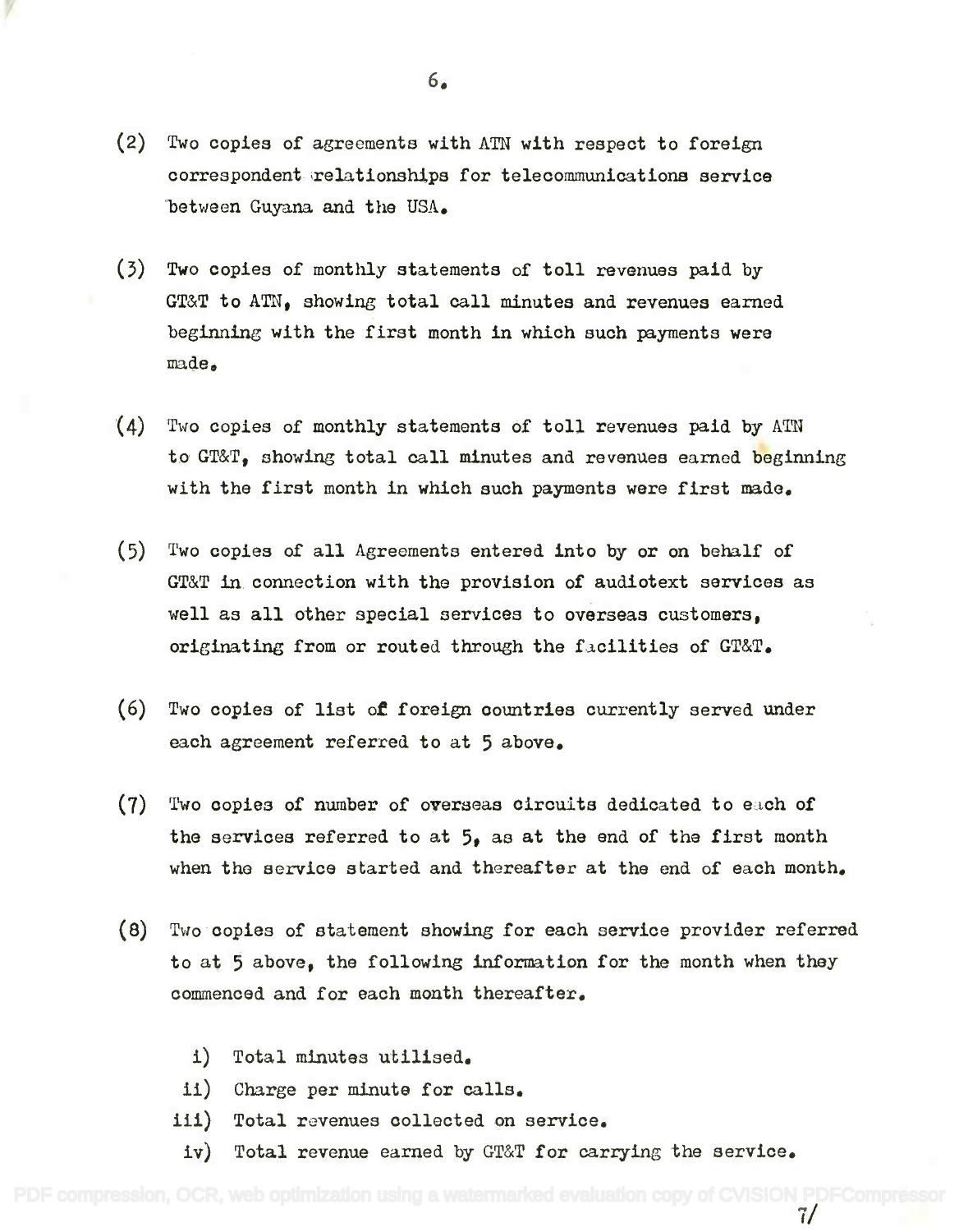- (9) Two copies of details of outgoing international telephone calls (9) Two copies of details of outgoing international telephone calls for February 1991 and for each month thereafter showing total for February 1991 and for each month thereafter showing total minutes utilized for the following destinations USA, Canada, minutes utilized for the following destinations - USA, Canada, UK, the Rest of the World and the total for all destinations. UK, the Rest of the World and the total for all destinations.
- (10) Two copies of details of incoming international telephone calls (10) 'fwocopies of details of incoming international telephone calls for February 1991 and for each month thereafter, showing total for February 1991 and for each month thereafter, showing total minutes utilized broken down as indicated at (9) above. minutes utilized broken down as indicated at (9) above.
- (11) Twocopies showing details of minutes utilised of outgoing and incoming international telephone calls for all countries for the incoming international telephone calls for all countries for the years 1991 and 1992 presented as shown below\* years 1991 and 1992 presented as shown belows

| Country | 1991 |  |                                  | 1992     |          |            |  |
|---------|------|--|----------------------------------|----------|----------|------------|--|
|         |      |  | Incoming   Untgoing   Difference | Incoming | Outgoing | Difference |  |
|         |      |  |                                  |          |          |            |  |
|         |      |  |                                  |          |          |            |  |
|         |      |  |                                  |          |          |            |  |
|         |      |  |                                  |          |          |            |  |

(Minutes of Use)

- (12) Same information as for (11) for telegraph.
- (13) Same information as for (11) for telexes.
- (14) Details of payments and receipts in connection with accounting (14) Details of payments and receipts in connection with accounting rate expenses for outgoing and incoming telephone calls for all countries for 1991 and 1992 presented in accordance with the oountries for 1991 and 1992 presented in accordance with the table below. table below.